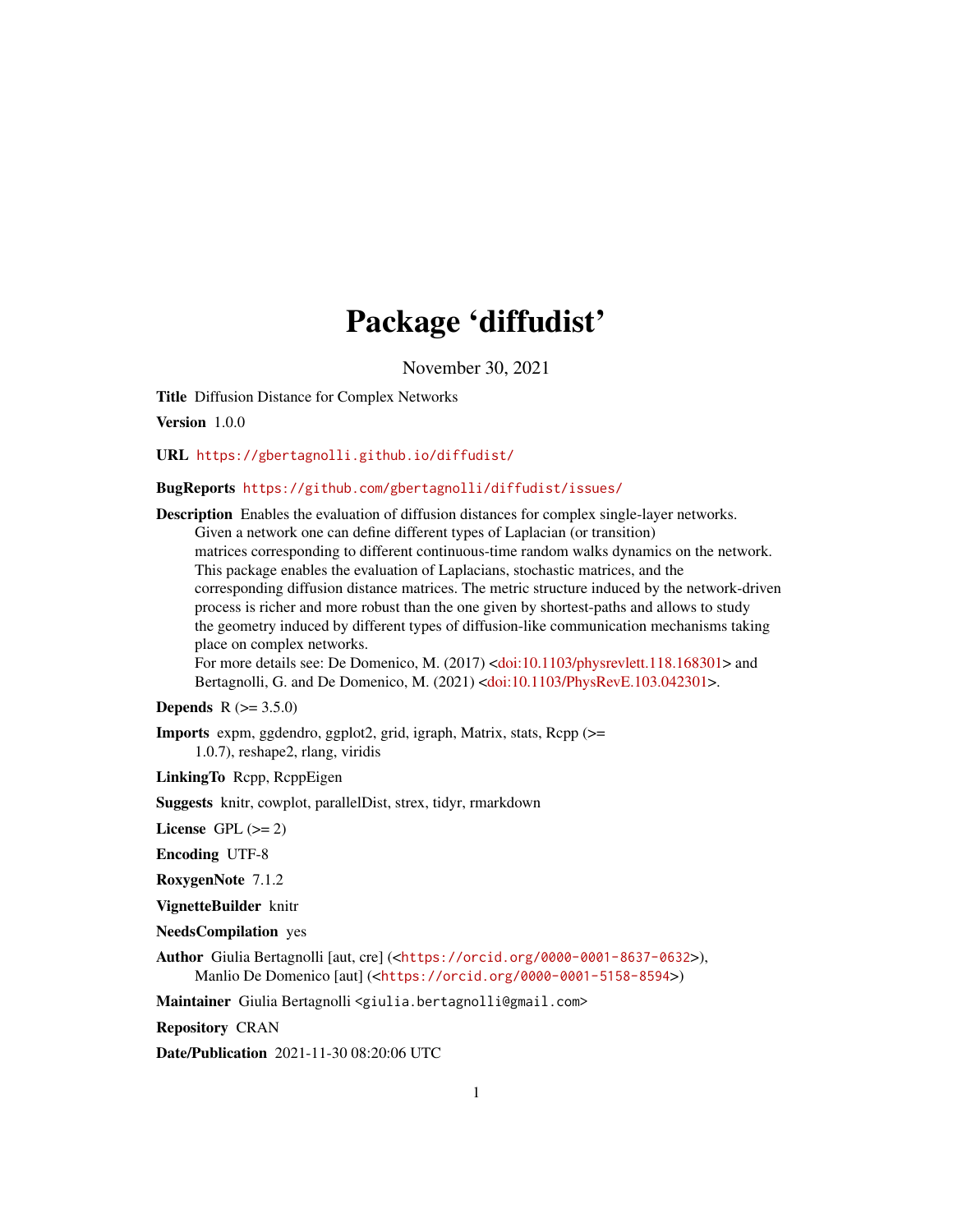## <span id="page-1-0"></span>R topics documented:

| Index | 15 |
|-------|----|
|       |    |
|       |    |
|       |    |
|       |    |
|       |    |
|       |    |
|       |    |
|       |    |
|       |    |
|       |    |
|       |    |
|       |    |

eigenMapMatMult *Matrix Multiplication using RcppEigen*

## Description

Matrix multiplication of the two matrices in input, without copy.

## Usage

```
eigenMapMatMult(A, B)
```
## Arguments

| А | numeric matrix of dimension $m \times n$ |
|---|------------------------------------------|
| B | numeric matrix of dimension $n \times l$ |

## Value

C matrix of dimension  $m \times p$  of the row-column product of A and B and C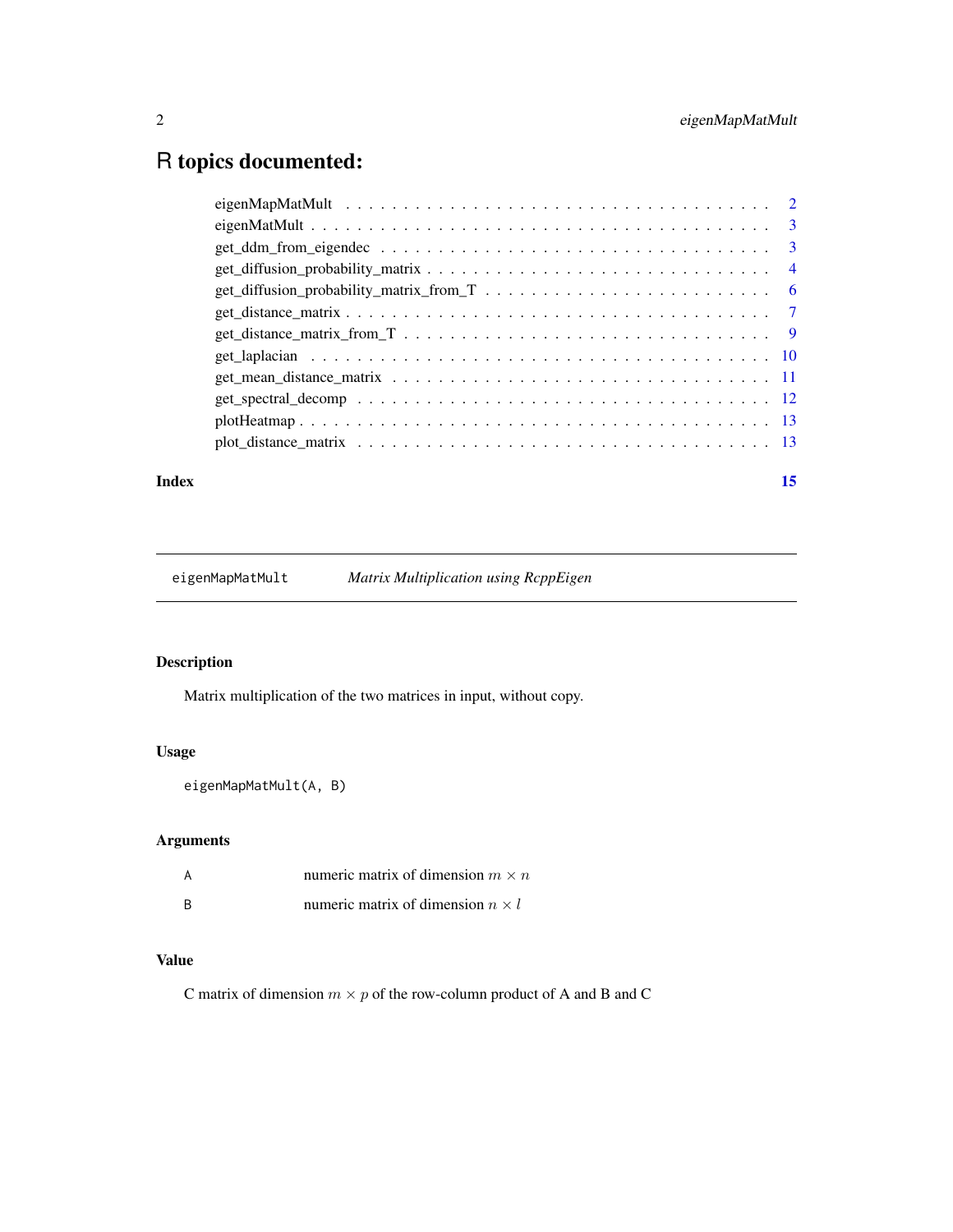<span id="page-2-0"></span>

#### Description

Matrix multiplication of the two matrices in input.

#### Usage

eigenMatMult(A, B)

#### Arguments

| A | numeric matrix of dimension $m \times n$ |
|---|------------------------------------------|
| B | numeric matrix of dimension $n \times l$ |

#### Value

C matrix of dimension  $m \times p$  of the row-column product of A and B and C

<span id="page-2-1"></span>get\_ddm\_from\_eigendec *Distance Matrix from Laplacian spectral decomposition*

## Description

Returns the diffusion distance matrix when the spectrum (more precisely, the eigendecomposition) of the Laplacian is provided as input (useful to speed up batch calculations).

For instance, the random walk normalised Laplacian  $I - D^{-1}A$ , which generates the classical continuous-time random walk over a network, can be easily and obtained from the spectral decomposition of the symmetric normalised Laplacian  $\mathcal{L} = D^{-\frac{1}{2}}LD^{-\frac{1}{2}} = D^{-\frac{1}{2}}(D - A)D^{-\frac{1}{2}}$ . More specifically,  $\bar{L} = I - D^{-1}A = D^{-\frac{1}{2}}\mathcal{L}D^{\frac{1}{2}}$  and, since  $\mathcal L$  is symmetric it can be decomposed into  $\mathcal{L} = \sum_{l=1}^{N} \lambda_l u_l u_l^T$ , hence

$$
\bar{L} = \sum_{l=1}^{N} \lambda_l u_l^R u_l^L
$$

where  $u_l^L = u_l^T D^{\frac{1}{2}}$  and  $u_l^R = u_l D^{-\frac{1}{2}}$ .

#### Usage

get\_ddm\_from\_eigendec(tau, Q, Q\_inv, lambdas, verbose = FALSE)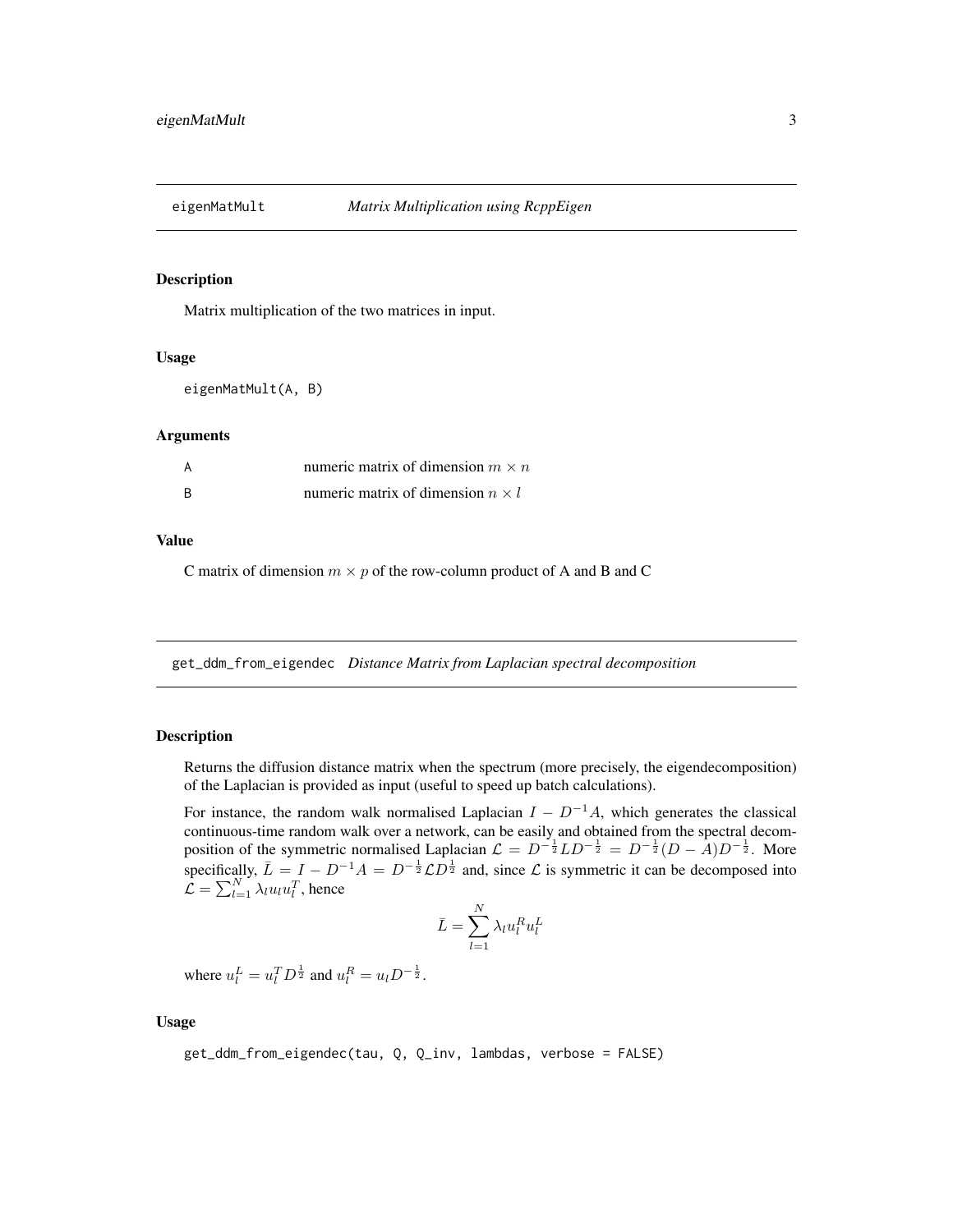### <span id="page-3-0"></span>**Arguments**

| tau      | diffusion time (scalar)                    |
|----------|--------------------------------------------|
| 0        | eigenvector matrix                         |
| $0_$ inv | inverse of the eigenvector matrix          |
| lambdas  | eigenvalues (vector)                       |
| verbose  | whether warnings have to be printed or not |

#### Value

The diffusion distance matrix  $D_t$ , a square numeric matrix of the Euclidean distances between the rows of the stochastic matrix  $P(t) = e^{-\tau L}$ , where  $-L$  is the Laplacian generating a continuoustime random walk (Markov chain) over the network. The matrix exponential is here computed using the given eigendecomposition of the Laplacian matrix  $e^{-\tau L} = Q e^{-\tau \Lambda} Q^{-1}$ .

#### References

Bertagnolli, G., & De Domenico, M. (2021). Diffusion geometry of multiplex and interdependent systems. Physical Review E, 103(4), 042301. doi: [10.1103/PhysRevE.103.042301](https://doi.org/10.1103/PhysRevE.103.042301) [arXiv:](https://arxiv.org/abs/2006.13032) [2006.13032](https://arxiv.org/abs/2006.13032)

#### See Also

[get\\_spectral\\_decomp](#page-11-1)

<span id="page-3-1"></span>get\_diffusion\_probability\_matrix *Diffusion Probability Matrix*

### Description

Returns a matrix where each entry encodes the diffusion probability between two nodes

#### Usage

```
get_diffusion_probability_matrix(
 g,
  tau,
  type = "Normalized Laplacian",
 weights = NULL,verbose = TRUE
)
getDiffusionProbabilityMatrix(g, tau, type = "Normalized Laplacian", weights = NULL,verbose = TRUE)
```
get\_diffu\_Pt(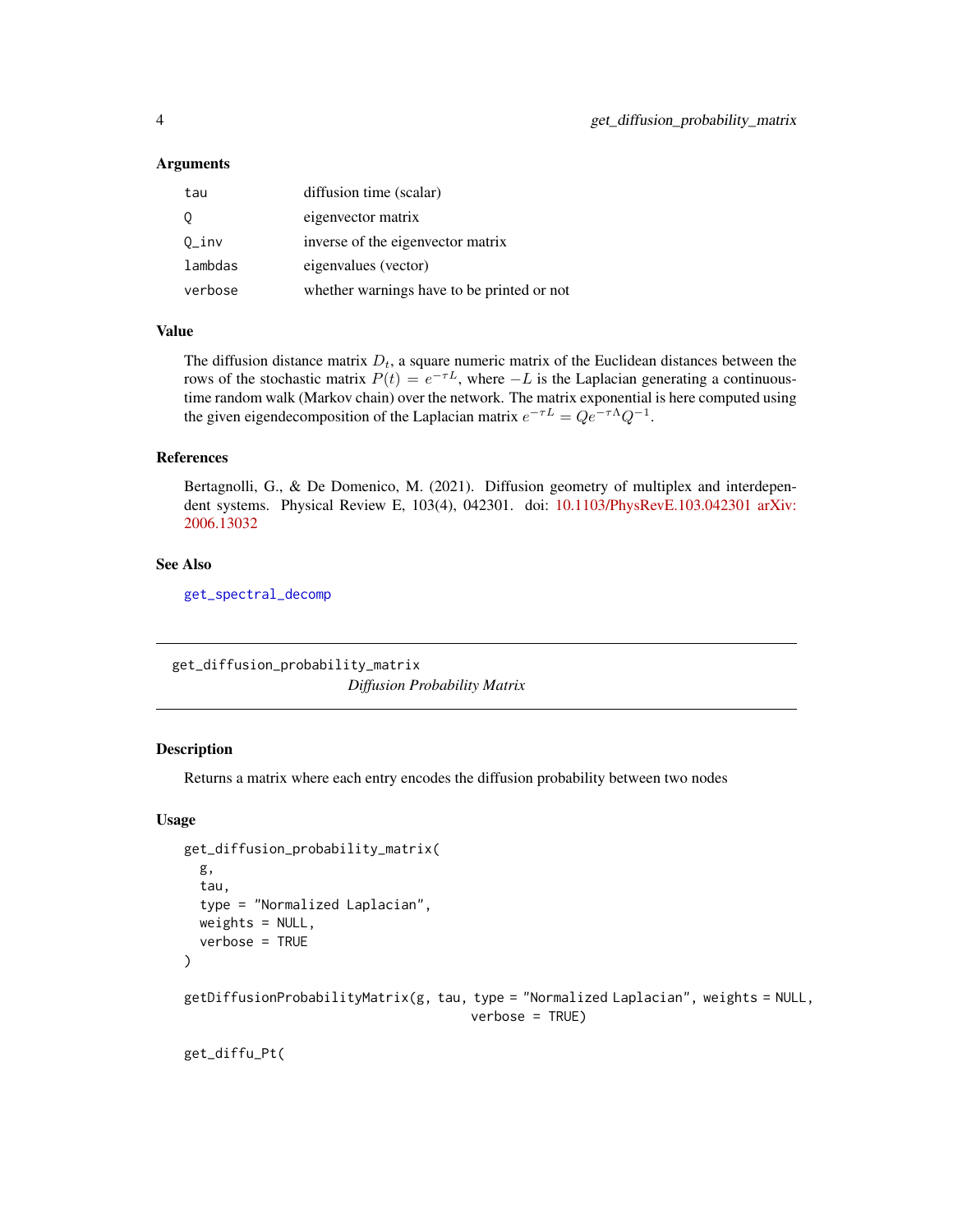```
g,
  tau,
  type = "Normalized Laplacian",
 weights = NULL,
  verbose = TRUE
\mathcal{L}
```
#### Arguments

| g       | a single-layer network                                                                                                                                                                                                                                                                      |
|---------|---------------------------------------------------------------------------------------------------------------------------------------------------------------------------------------------------------------------------------------------------------------------------------------------|
| tau     | diffusion time                                                                                                                                                                                                                                                                              |
| type    | default "Normalized Laplacian". The type of Laplacian (i.e. of dynamics) to<br>consider. Other types available are:                                                                                                                                                                         |
|         | <b>Laplacian</b> for the classical combinatorial Laplacian matrix; it governs the dif-<br>fusion dynamics on the network                                                                                                                                                                    |
|         | Normalized Laplacian for the Laplacian matrix normalized by degree matrix,<br>the so-called classical random walk normalized Laplacian; it governs stochas-<br>tic walks on the network                                                                                                     |
|         | <b>Quantum Laplacian</b> for the Laplacian matrix normalized to be symmetric; it<br>governs quantum walks on the network                                                                                                                                                                    |
|         | MERW normalized Laplacian the maximal-entropy random walk (RW) nor-<br>malized Laplacian; it governs stochastic walks on the network, in which the<br>random walker moves according to a maximal-entropy RW [1].                                                                            |
|         | Note that you can type abbreviations, e.g. "L", "N", "Q", "M" for the respective<br>types (case is ignored). The argument match is done through match_arg.                                                                                                                                  |
| weights | edge weights, representing the strength/intensity (not the cost!) of each link. if<br>weights is NULL (the default) and g has an edge attribute called weight, then it<br>will be used automatically. If this is NA then no weights are used (even if the<br>graph has a weight attribute). |
| verbose | default TRUE. If information on the type of Laplacian or on edge weights should<br>be printed.                                                                                                                                                                                              |

## Value

The matrix  $exp^{-\tau L}$ , exponential of a Laplacian matrix.

## Functions

• getDiffusionProbabilityMatrix: Old deprecated function

#### References

De Domenico, M. (2017). Diffusion Geometry Unravels the Emergence of Functional Clusters in Collective Phenomena. Physical Review Letters. doi: [10.1103/PhysRevLett.118.168301](https://doi.org/10.1103/PhysRevLett.118.168301)

Bertagnolli, G., & De Domenico, M. (2021). Diffusion geometry of multiplex and interdependent systems. Physical Review E, 103(4), 042301. doi: [10.1103/PhysRevE.103.042301](https://doi.org/10.1103/PhysRevE.103.042301) [arXiv:](https://arxiv.org/abs/2006.13032) [2006.13032](https://arxiv.org/abs/2006.13032)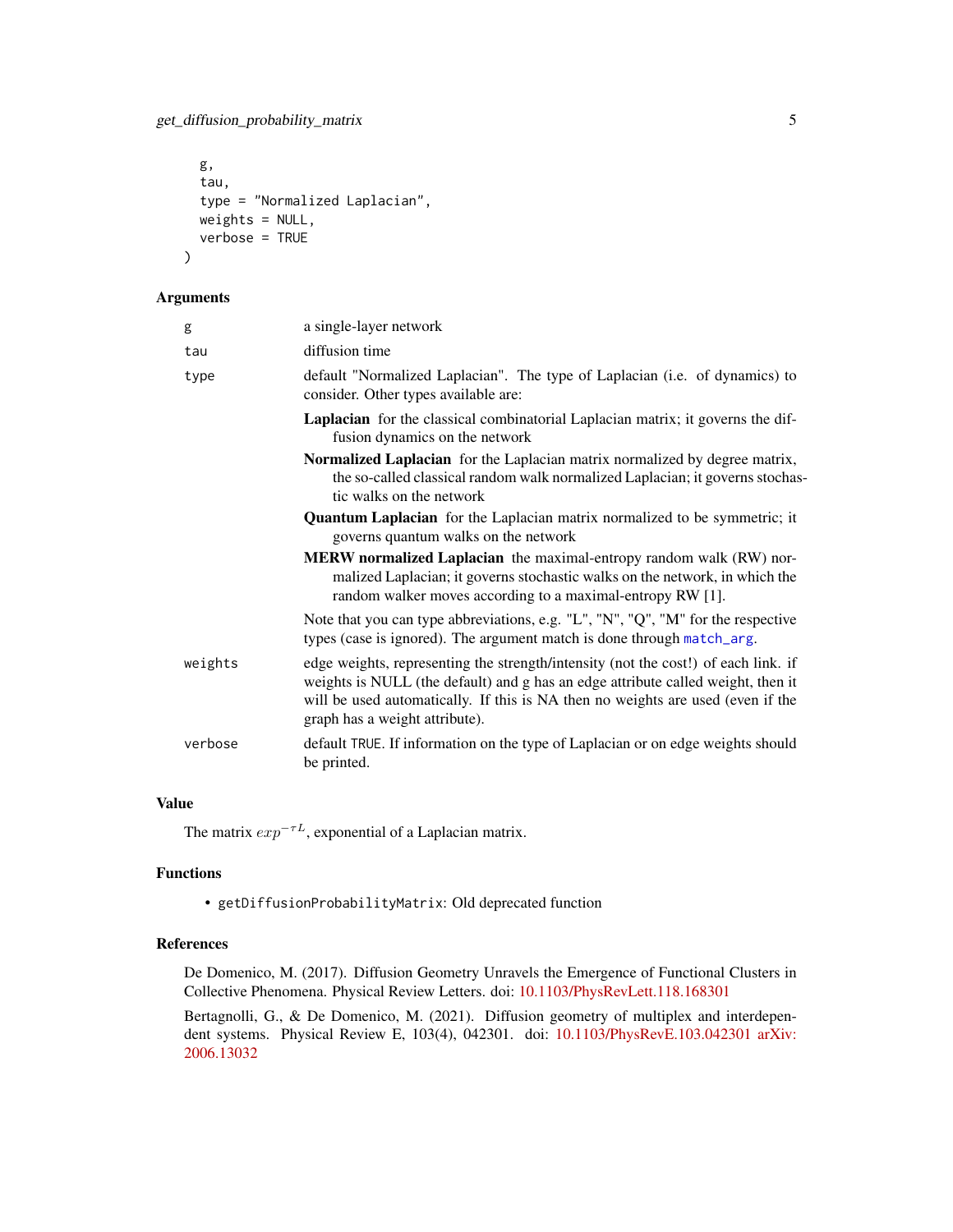## <span id="page-5-0"></span>See Also

[get\\_laplacian](#page-9-1)[,get\\_distance\\_matrix](#page-6-1)

<span id="page-5-1"></span>get\_diffusion\_probability\_matrix\_from\_T *Diffusion probability matrix from transition matrix*

#### Description

Description here

#### Usage

```
get_diffusion_probability_matrix_from_T(Pi, tau)
```
get\_diffu\_Pt\_from\_T(Pi, tau)

get\_diffu\_Pt\_from\_Pi(Pi, tau)

get\_diffusion\_probability\_matrix\_from\_Pi(Pi, tau)

## Arguments

| Pi  | Transition matrix. We do not use $\bar{I}$ to avoid conflicts with the abbreviation for |
|-----|-----------------------------------------------------------------------------------------|
|     | TRUE), instead we indicated the transition matrix with the capital greek letter $\Pi$   |
|     | in the equations and P i in the code.                                                   |
| tau | diffusion time                                                                          |

## Value

 $exp^{-\tau(I-\Pi)}$ , exponential of the normalized Laplacian matrix corresponding to the given transition rate matrix (or transition probability matrix of a discrete-time Markov chain).

## References

De Domenico, M. (2017). Diffusion Geometry Unravels the Emergence of Functional Clusters in Collective Phenomena. Physical Review Letters. doi: [10.1103/PhysRevLett.118.168301](https://doi.org/10.1103/PhysRevLett.118.168301)

Bertagnolli, G., & De Domenico, M. (2020). Diffusion Geometry of Multiplex and Interdependent Systems. [arxiv preprint arxiv:2006.13032](https://arxiv.org/abs/2006.13032)

## See Also

[get\\_diffusion\\_probability\\_matrix](#page-3-1)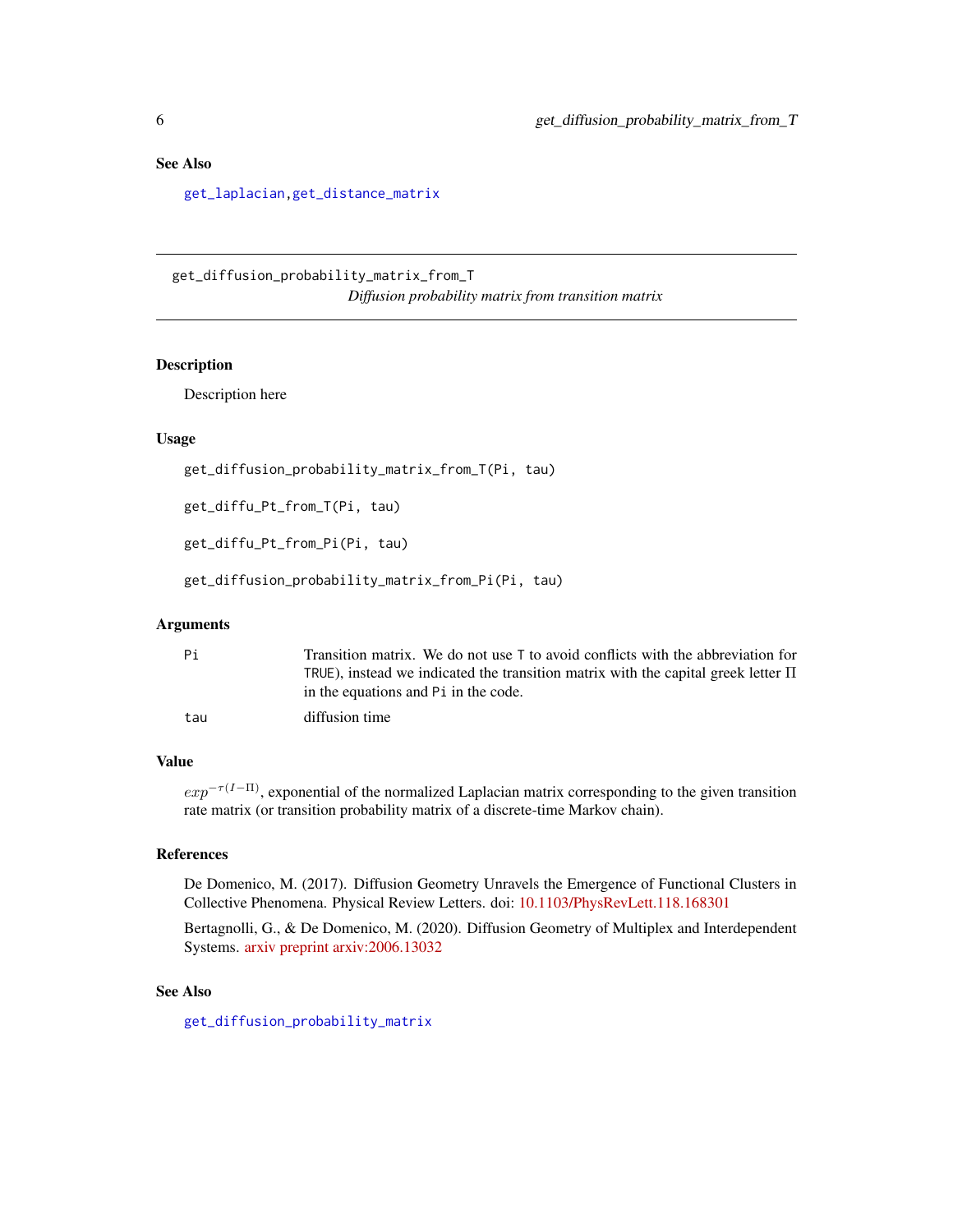## <span id="page-6-1"></span><span id="page-6-0"></span>Description

Returns a matrix where each entry encodes the diffusion distance between two nodes of a network. The diffusion distance at time  $\tau$  between nodes  $i, j \in G$  is defined as

$$
D_{\tau}(i,j) = |\mathbf{p}(t|i) - \mathbf{p}(t|j)|_2
$$

with  $p(t|i) = (e^{-\tau L})_{i} = e_i e^{-\tau L}$  indicating the i-th row of the stochastic matrix  $e^{-\tau L}$  and representing the probability (row) vector of a random walk dynamics corresponding to the initial condition  $e_i$ , i.e. the random walker is in node *i* at time  $\tau = 0$  with probability 1.

#### Usage

```
get_distance_matrix(
  g,
  tau,
  type = "Normalized Laplacian",
  weights = NULL,as\_dist = FALSE,verbose = TRUE
\mathcal{L}getDistanceMatrix(g, tau, type = "Normalized Laplacian", weights = NULL,
                          verbose = TRUE)
get_DDM(
  g,
  tau,
  type = "Normalized Laplacian",
  weights = NULL,as\_dist = FALSE,verbose = TRUE
)
```
## Arguments

| g    | a (single-layer) network                                                                                                 |
|------|--------------------------------------------------------------------------------------------------------------------------|
| tau  | diffusion time                                                                                                           |
| type | default "Normalized Laplacian". The type of Laplacian (i.e. of dynamics) to<br>consider. Other types available are:      |
|      | <b>Laplacian</b> for the classical combinatorial Laplacian matrix; it governs the dif-<br>fusion dynamics on the network |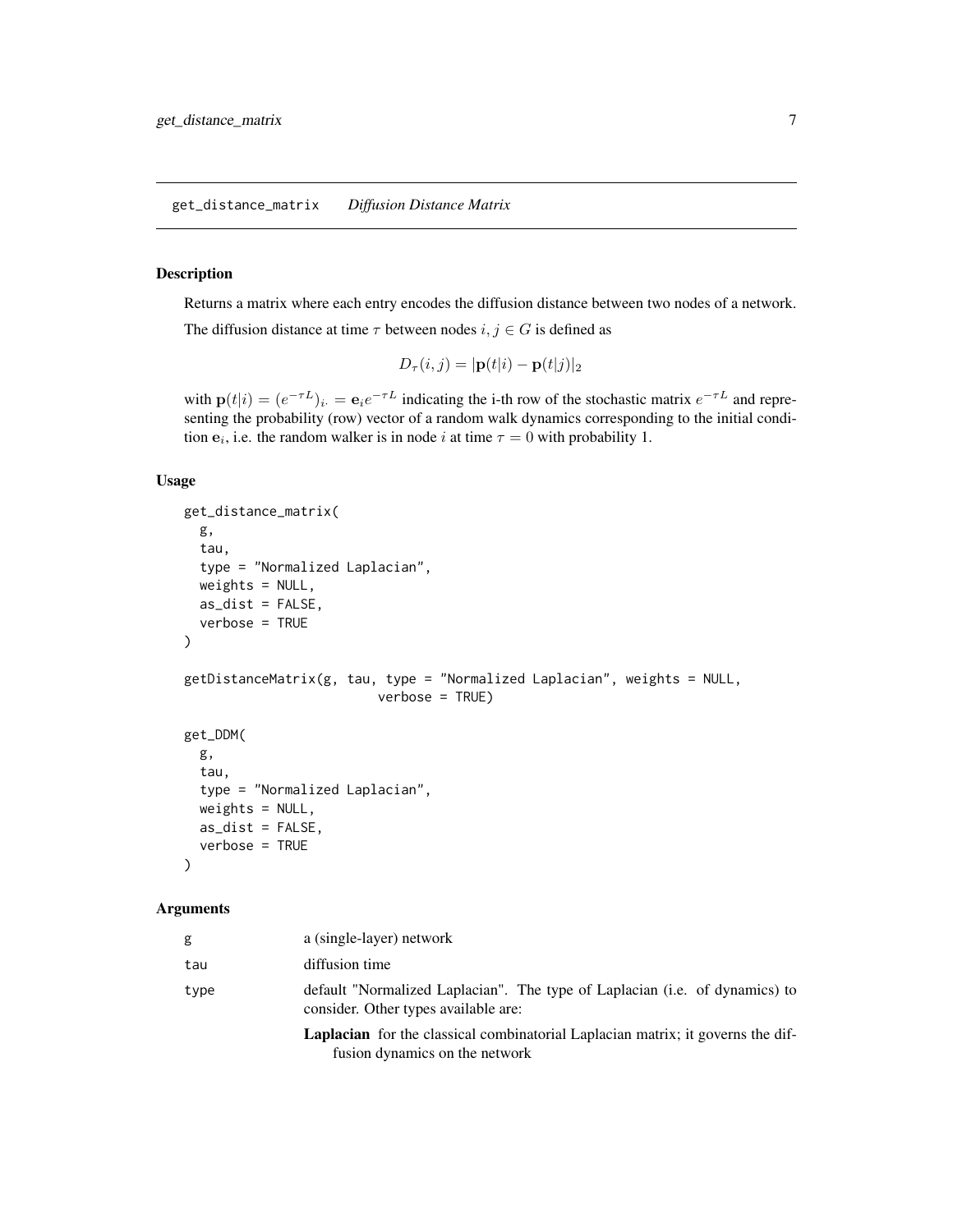<span id="page-7-0"></span>

|         | Normalized Laplacian for the Laplacian matrix normalized by degree matrix,<br>the so-called classical random walk normalized Laplacian; it governs stochas-<br>tic walks on the network                                                                                                     |
|---------|---------------------------------------------------------------------------------------------------------------------------------------------------------------------------------------------------------------------------------------------------------------------------------------------|
|         | <b>Quantum Laplacian</b> for the Laplacian matrix normalized to be symmetric; it<br>governs quantum walks on the network                                                                                                                                                                    |
|         | <b>MERW</b> normalized Laplacian the maximal-entropy random walk (RW) nor-<br>malized Laplacian; it governs stochastic walks on the network, in which the<br>random walker moves according to a maximal-entropy RW [1].                                                                     |
|         | Note that you can type abbreviations, e.g. "L", "N", "Q", "M" for the respective<br>types (case is ignored). The argument match is done through match_arg.                                                                                                                                  |
| weights | edge weights, representing the strength/intensity (not the cost!) of each link. If<br>weights is NULL (the default) and g has an edge attribute called weight, then it<br>will be used automatically. If this is NA then no weights are used (even if the<br>graph has a weight attribute). |
| as_dist | If the function should return a matrix or an object of class "dist" as returned from<br>[stats::as.dist]. Default is FALSE if the number of nodes is smaller than 1000.                                                                                                                     |
| verbose | default TRUE                                                                                                                                                                                                                                                                                |

## Value

The diffusion distance matrix  $D_t$ , a square numeric matrix of the  $L^2$ -norm distances between posterior probability vectors, i.e. Euclidean distances between the rows of the stochastic matrix  $P(t) = e^{-\tau L}$ , where  $-L = -(I - T)$  is the generator of the continuous-time random walk (Markov chain) of given type over network g.

## Functions

• getDistanceMatrix: Old deprecated function

## References

De Domenico, M. (2017). Diffusion Geometry Unravels the Emergence of Functional Clusters in Collective Phenomena. Physical Review Letters. doi: [10.1103/PhysRevLett.118.168301](https://doi.org/10.1103/PhysRevLett.118.168301)

Bertagnolli, G., & De Domenico, M. (2021). Diffusion geometry of multiplex and interdependent systems. Physical Review E, 103(4), 042301. doi: [10.1103/PhysRevE.103.042301](https://doi.org/10.1103/PhysRevE.103.042301) [arXiv:](https://arxiv.org/abs/2006.13032) [2006.13032](https://arxiv.org/abs/2006.13032)

#### See Also

[get\\_diffusion\\_probability\\_matrix](#page-3-1)

## Examples

```
g <- igraph::sample_pa(10, directed = FALSE)
dm_crw <- get_distance_matrix(g, tau = 1)
dm_merw <- get_distance_matrix(g, tau = 1, type = "MERW")
```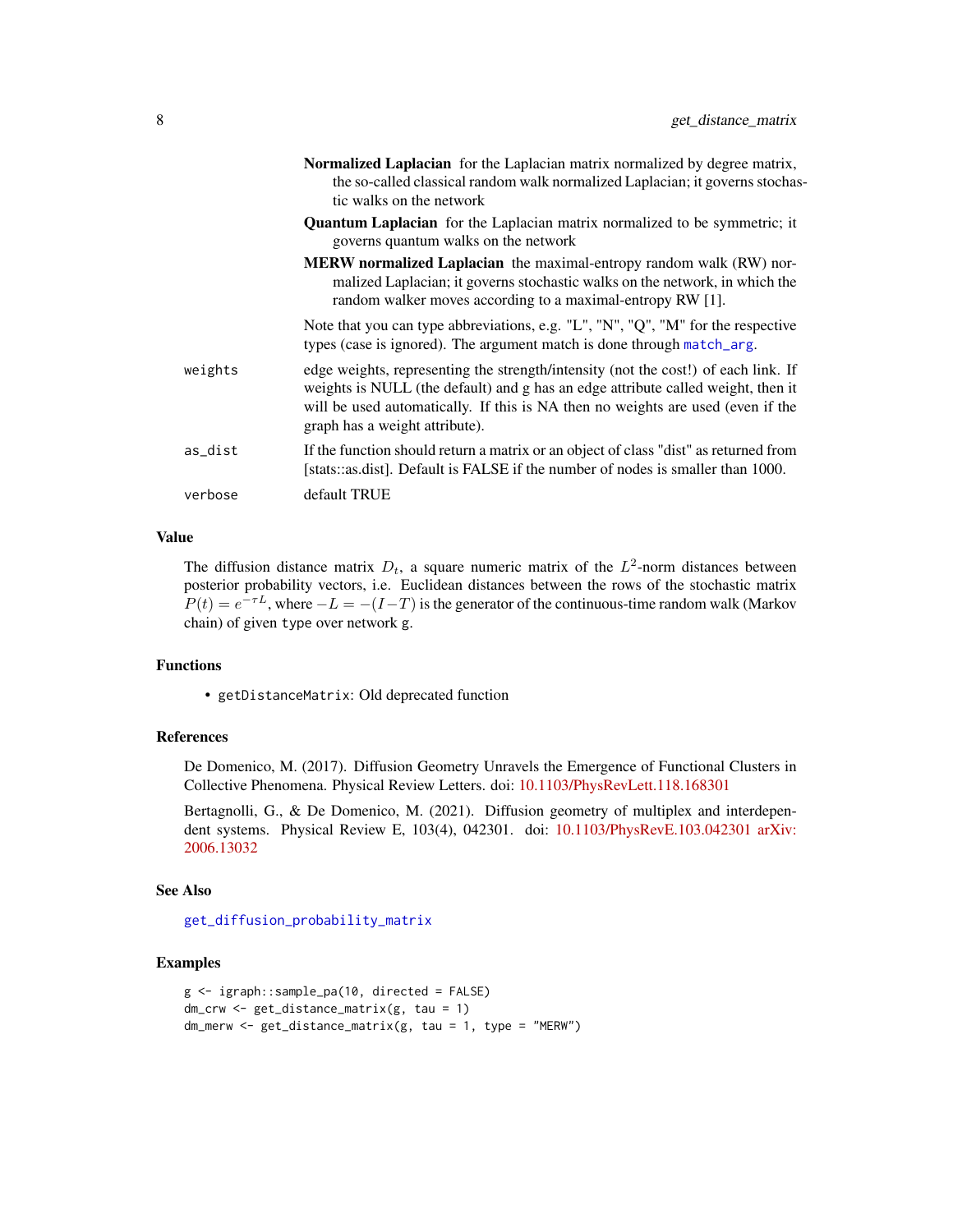<span id="page-8-0"></span>get\_distance\_matrix\_from\_T

*Diffusion distance matrix from a custom transition matrix*

#### **Description**

Returns a matrix where each entry encodes the diffusion distance between two nodes of a network, given a transition matrix on the network and a diffusion time.

The diffusion distance at time  $\tau$  between nodes  $i, j \in G$  is defined as

$$
D_{\tau}(i,j) = |\mathbf{p}(t|i) - \mathbf{p}(t|j)|_2
$$

with  $p(t|i) = (e^{-\tau L})_i = e_i e^{-\tau L}$  indicating the i-th row of the stochastic matrix  $e^{-\tau L}$  and representing the probability (row) vector of a random walk dynamics corresponding to the initial condition  $e_i$ , i.e. the random walker is in node i at time  $\tau = 0$  with probability 1.

The Laplacian L is the normalised laplacian corresponding to the given transition matrix, i.e.  $L =$  $I - Pi$ .

#### Usage

```
get_distance_matrix_from_T(Pi, tau, verbose = TRUE)
get_DDM_from_T(Pi, tau, verbose = TRUE)
get_distance_matrix_from_Pi(Pi, tau, verbose = TRUE)
```
get\_DDM\_from\_Pi(Pi, tau, verbose = TRUE)

#### Arguments

| Pi      | a transition matrix (it should be a stochastic matrix) |
|---------|--------------------------------------------------------|
| tau     | diffusion time                                         |
| verbose | default TRUE                                           |

#### Value

The diffusion distance matrix  $D_t$ , a square numeric matrix of the  $L^2$ -norm distances between posterior probability vectors, i.e. Euclidean distances between the rows of the stochastic matrix  $P(t) = e^{-\tau L}$ , where  $-L = -(I - T)$  is the generator of the continuous-time random walk (Markov chain) corresponding to the discrete-time transition matrix  $T = Pi$ .

#### References

De Domenico, M. (2017). Diffusion Geometry Unravels the Emergence of Functional Clusters in Collective Phenomena. Physical Review Letters. doi: [10.1103/PhysRevLett.118.168301](https://doi.org/10.1103/PhysRevLett.118.168301)

Bertagnolli, G., & De Domenico, M. (2021). Diffusion geometry of multiplex and interdependent systems. Physical Review E, 103(4), 042301. doi: [10.1103/PhysRevE.103.042301](https://doi.org/10.1103/PhysRevE.103.042301) [arXiv:](https://arxiv.org/abs/2006.13032) [2006.13032](https://arxiv.org/abs/2006.13032)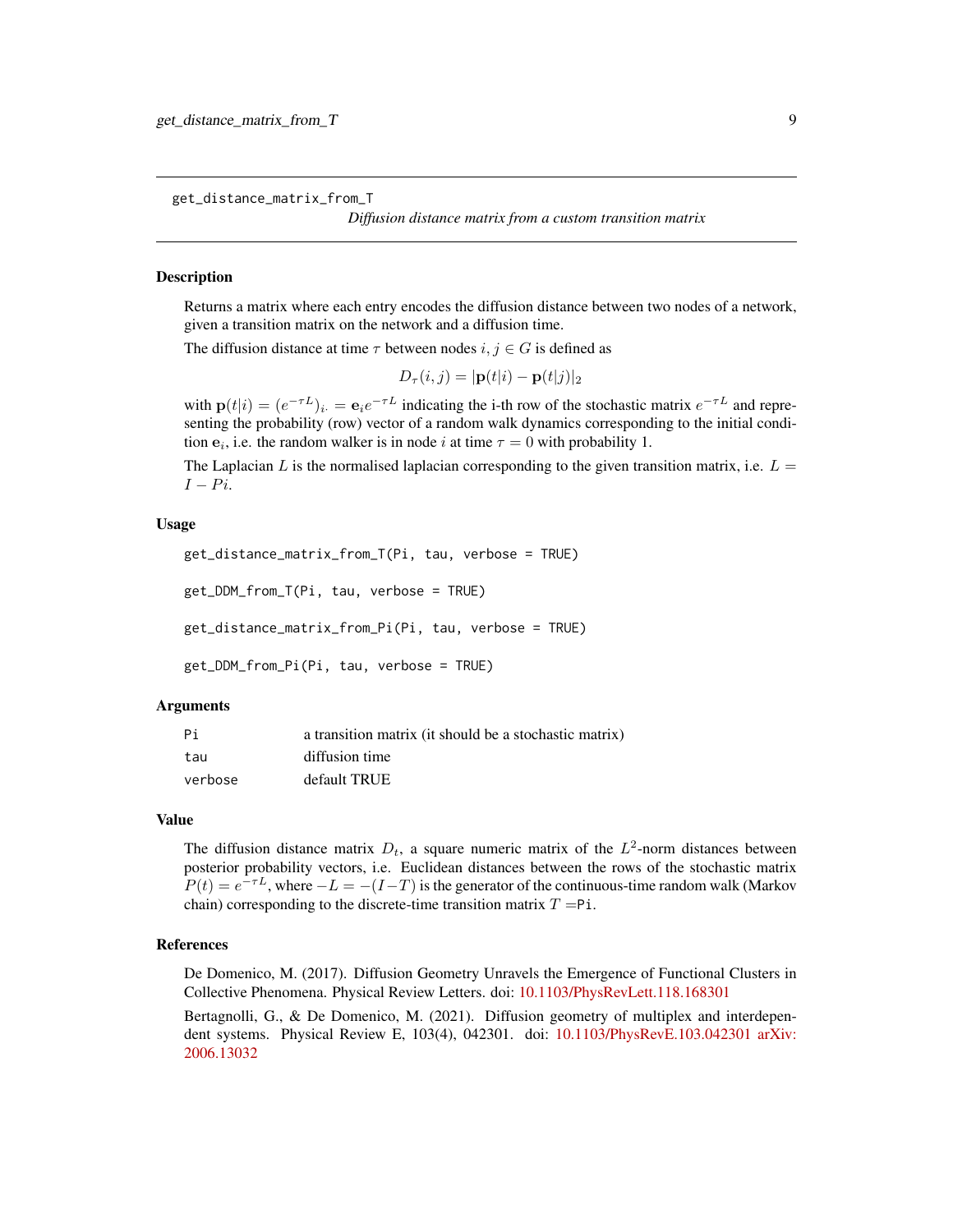#### See Also

[get\\_distance\\_matrix](#page-6-1) [get\\_diffusion\\_probability\\_matrix,](#page-3-1)[get\\_diffusion\\_probability\\_matrix\\_from\\_T](#page-5-1)

#### Examples

```
g <- igraph::sample_pa(10, directed = FALSE)
dm <- get_distance_matrix(g, tau = 1)
```
<span id="page-9-1"></span>get\_laplacian *Evaluate a Laplacian Matrix*

#### Description

Returns a specific Laplacian matrix corresponding to the chosen dynamics type and network. The available types are:

- Laplacian for the classical combinatorial Laplacian matrix; it governs the diffusion dynamics on the network
- Normalized Laplacian for the Laplacian matrix normalized by degree matrix, the so-called classical random walk normalized Laplacian; it governs stochastic walks on the network
- Quantum Laplacian for the Laplacian matrix normalized to be symmetric; it governs quantum walks on the network
- MERW normalized Laplacian the maximal-entropy random walk (RW) normalized Laplacian; it governs stochastic walks on the network, in which the random walker moves according to a maximal-entropy RW [1].

The maximum entropy random walk (MERW) chooses the stochastic matrix which maximizes  $H(S)$ , so that the walker can explore every walk of the same length with equal probability. Let  $\lambda_N$ ,  $\phi$  be the leading eigenvalue and corresponding right eigenvector of the adjacency matrix A. Then the transition matrix corresponding to the discrete-time random walk is  $\Pi_{ij} = \frac{A_{ij}}{\lambda_{ki}}$  $\lambda_N$  $\phi_j$  $\frac{\varphi_j}{\phi_i}$ . The MERW (normalized) Laplacian is then given by  $I - \Pi$ . Note that we use the notation  $\Pi$  and Pi to avoid confusion with the abbreviation T for the logical TRUE.

#### Usage

```
get_laplacian(g, type = "Laplacian", weights = NULL, verbose = TRUE)
```

```
getLaplacianMatrix(g, type = "Laplacian", weights = NULL, verbose = TRUE)
```
#### Arguments

| g    | a network                                                                                                                                                                                                                                                                                                                                       |
|------|-------------------------------------------------------------------------------------------------------------------------------------------------------------------------------------------------------------------------------------------------------------------------------------------------------------------------------------------------|
| type | the type of Laplacian matrix. default "Laplacian", the combinatorial Lapla-<br>cian. Other types: c("Normalized Laplacian", "Quantum Laplacian", "MERW<br>Normalized Laplacian"). Note that you can type abbreviations, e.g. "L", "N",<br>"Q", "M" for the respective types (case is ignored). The argument match is done<br>through match_arg. |

<span id="page-9-0"></span>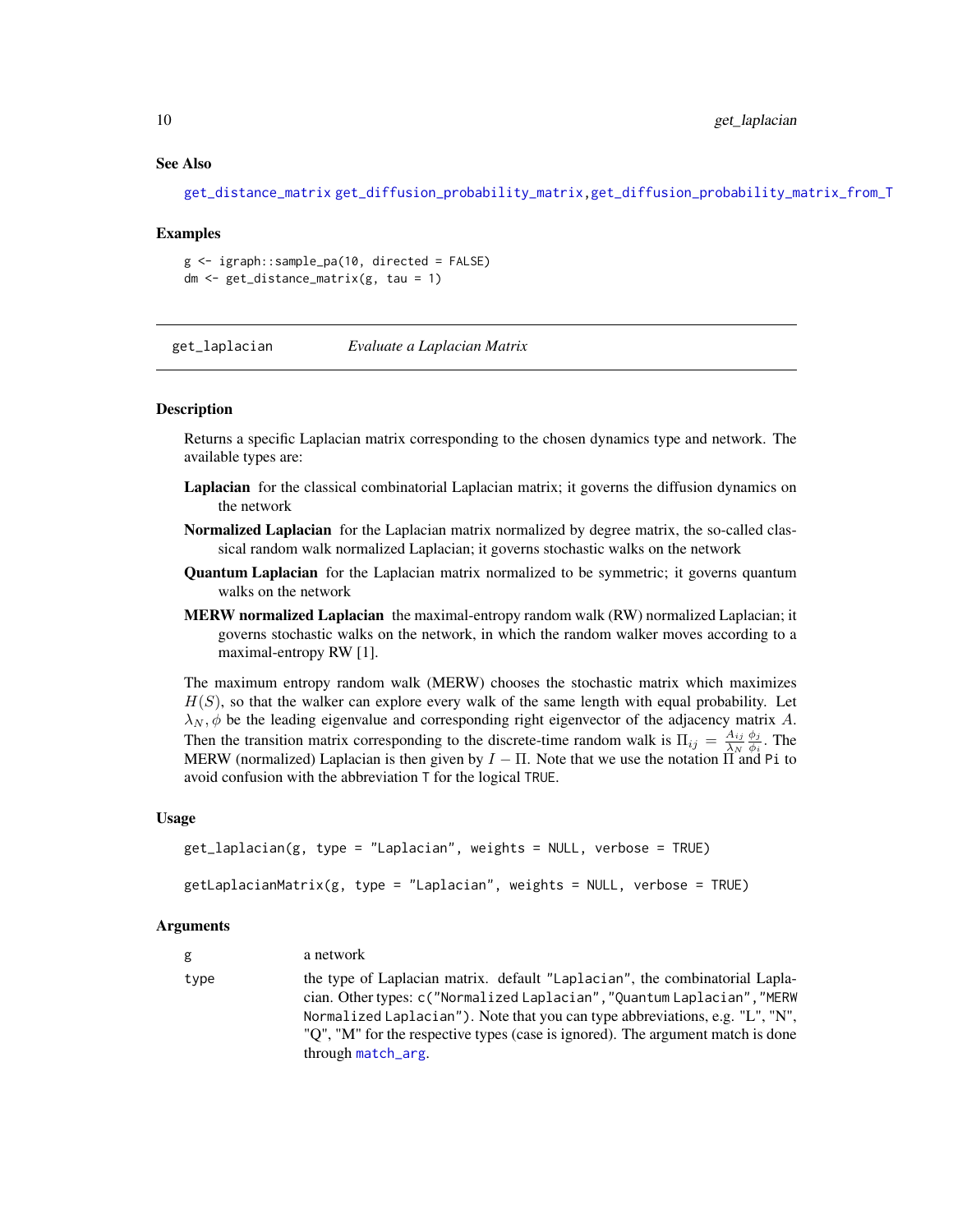<span id="page-10-0"></span>

| weights | edge weights, representing the strength/intensity (not the cost!) of each link. if             |
|---------|------------------------------------------------------------------------------------------------|
|         | weights is NULL (the default) and g has an edge attribute called weight, then it               |
|         | will be used automatically. If this is NA then no weights are used (even if the                |
|         | graph has a weight attribute).                                                                 |
| verbose | default TRUE. If information on the type of Laplacian or on edge weights should<br>be printed. |

### Value

the ('type') Laplacian matrix of network 'g'

#### References

[1] Burda, Z., et al. (2009). Phys Rev. Lett. 102 160602(April), 1–4. doi: [10.1103/PhysRevLett.102.160602](https://doi.org/10.1103/PhysRevLett.102.160602)

get\_mean\_distance\_matrix

*Mean distance matrix*

## Description

Given a sequence of distance matrices, expected to correspond to sequential increasing values of time, calculate the average distance between any pairs of nodes shortest-path (or geodesic) distance

#### Usage

get\_mean\_distance\_matrix(DM\_list)

getMeanDistanceMatrix(DM\_list)

## Arguments

DM<sub>\_list</sub> list of distance matrices

#### Value

mean-distance matrix

#### Functions

• getMeanDistanceMatrix: Old deprecated function

## References

De Domenico, M. (2017). Diffusion Geometry Unravels the Emergence of Functional Clusters in Collective Phenomena. Physical Review Letters. doi: [10.1103/PhysRevLett.118.168301](https://doi.org/10.1103/PhysRevLett.118.168301)

Bertagnolli, G., & De Domenico, M. (2020). Diffusion Geometry of Multiplex and Interdependent Systems. [arxiv preprint arxiv:2006.13032](https://arxiv.org/abs/2006.13032)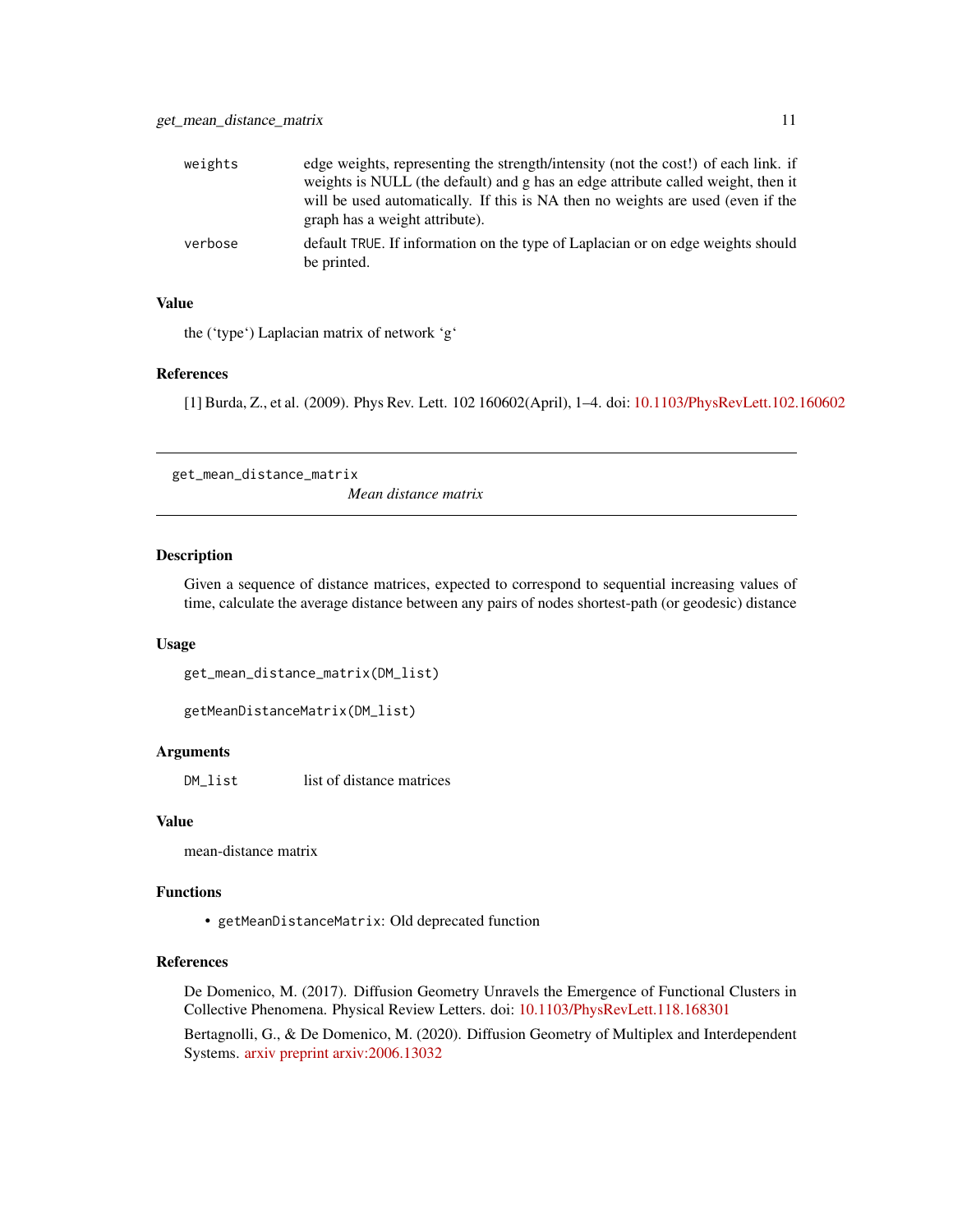## <span id="page-11-0"></span>See Also

[get\\_diffusion\\_probability\\_matrix](#page-3-1), [get\\_distance\\_matrix](#page-6-1)

<span id="page-11-1"></span>get\_spectral\_decomp *Laplacian Spectral Decomposition*

### Description

Returns the eigenvalue spectrum together with eigenvectors of a Laplacian corresponding to a network.

### Usage

get\_spectral\_decomp(g, type = "Normalized Laplacian", verbose = FALSE)

## Arguments

| g       | the network in the [igraph] format                                                                                                                                                                                                                           |
|---------|--------------------------------------------------------------------------------------------------------------------------------------------------------------------------------------------------------------------------------------------------------------|
| type    | the Laplacian type, default "Normalized Laplacian". At the moment this is<br>the only available option. For other types of Laplacians one should get au-<br>tonomously the eigendecomposition, e.g. using eigen. See the package vignette<br>for an example. |
| verbose | whether warnings have to be printed or not                                                                                                                                                                                                                   |

## Value

lambdas the eigenvalues of the Laplacian

'u\_L' the matrix of left eigenvectors (rows)

'u\_R' the matrix of right eigenvectors (columns)

## References

Bertagnolli, G., & De Domenico, M. (2021). Diffusion geometry of multiplex and interdependent systems. Physical Review E, 103(4), 042301. doi: [10.1103/PhysRevE.103.042301](https://doi.org/10.1103/PhysRevE.103.042301) [arXiv:](https://arxiv.org/abs/2006.13032) [2006.13032](https://arxiv.org/abs/2006.13032)

### See Also

[get\\_laplacian](#page-9-1) [get\\_ddm\\_from\\_eigendec](#page-2-1)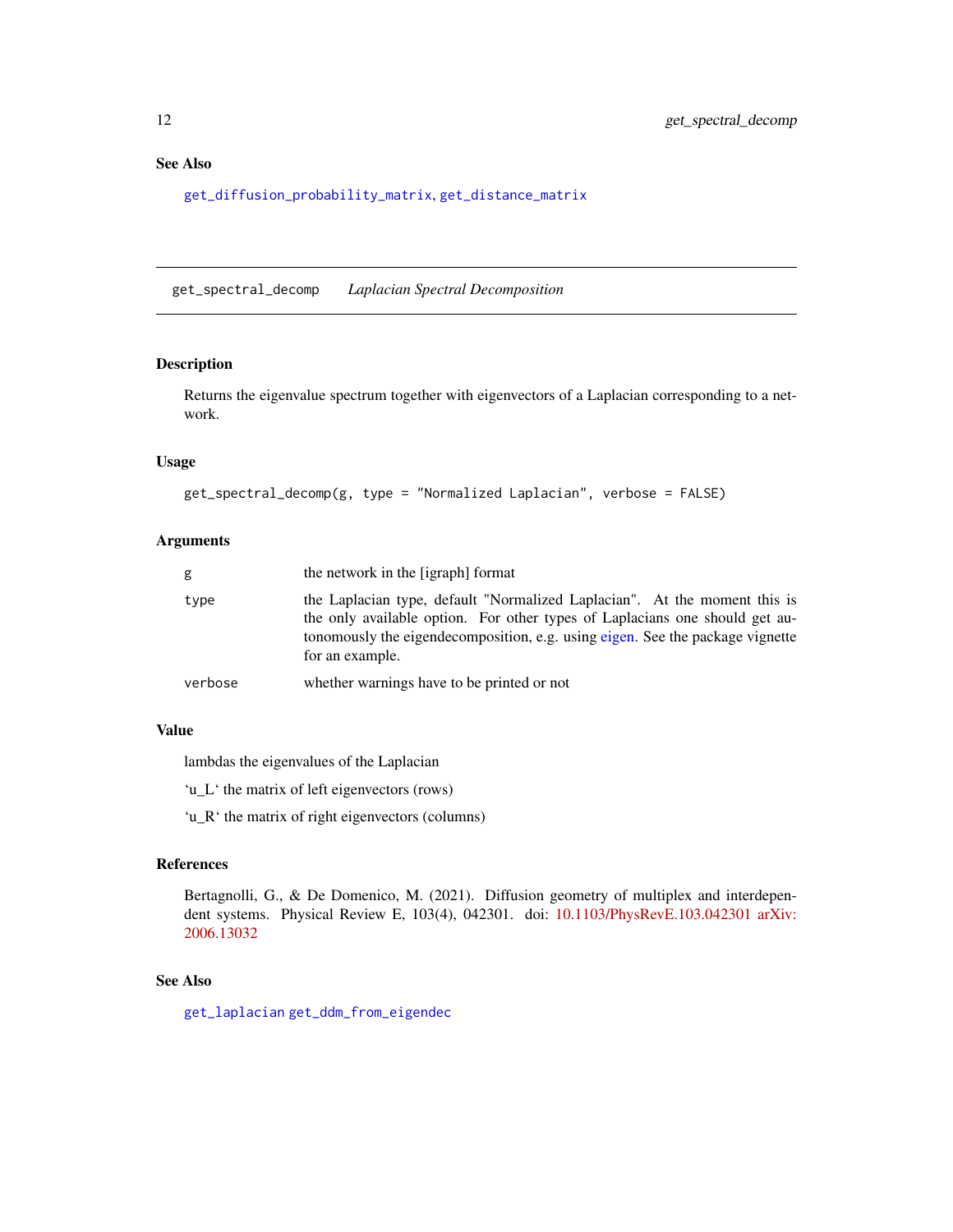<span id="page-12-0"></span>

## Description

'r lifecycle::badge("deprecated")'

## Usage

```
plotHeatmap(
 DM,
  colPalette = rev(RColorBrewer::brewer.pal(11, "Spectral")),
 log.scale = FALSE,
 cex = 1,
  showDendrogram = TRUE,
  title = ")
```
## Arguments

| <b>DM</b>      | a distance matrix                                                                                       |
|----------------|---------------------------------------------------------------------------------------------------------|
| colPalette     | 'r lifecycle::badge("deprecated")' in the new function plot_distance_matrix it is<br>called col_palette |
| log.scale      | 'r lifecycle::badge("deprecated")' in the new function plot_distance_matrix it is<br>called log_scale   |
| cex            | numerical value by which text should be magnified (default font size in [gg-<br>$plot2:$ theme] is 11)  |
| showDendrogram | 'r lifecycle::badge("deprecated")' in the new function plot_distance_matrix it is<br>called show_dendro |
| title          | Title of the plot passed to labs. No title by default                                                   |

## Value

a [ggplot](#page-0-0)

<span id="page-12-1"></span>plot\_distance\_matrix *Plot distance matrix*

## Description

Plot a heatmap of the distance matrix using [geom\\_tile.](#page-0-0)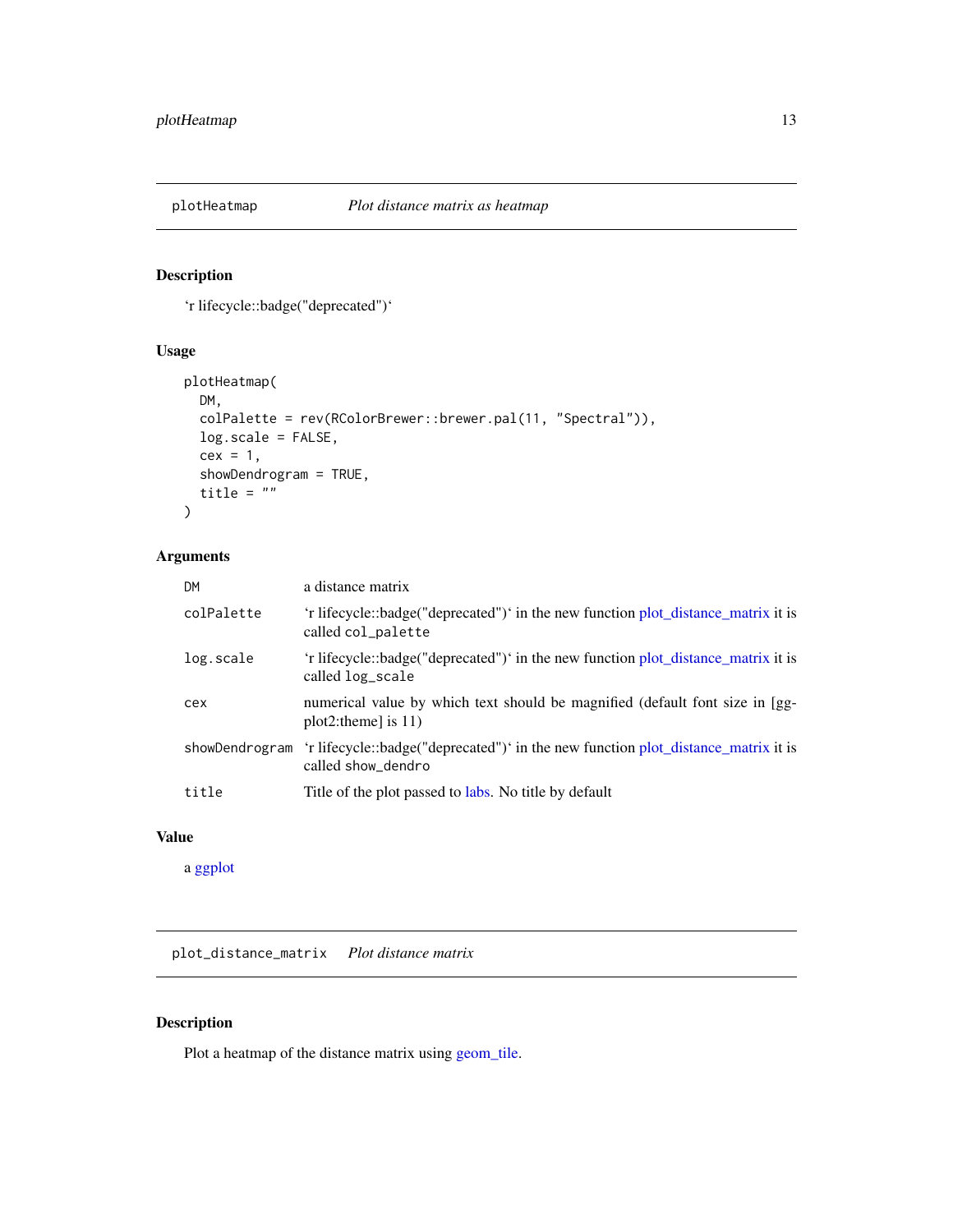## Usage

```
plot_distance_matrix(
  DM,
  col\_palette = viridis(n = 11),
  log_scale = FALSE,
  cex = 1,
  show_dendro = TRUE,
  title = "\mathcal{L}
```
## Arguments

| <b>DM</b>   | a distance matrix                                                                                                                                  |
|-------------|----------------------------------------------------------------------------------------------------------------------------------------------------|
| col_palette | a colour palette, previously it was set to the 'spectral' palette of brewer.pal but<br>now it is, by default, to the color-blind firendly viridis. |
| log_scale   | logical. Default FALSE                                                                                                                             |
| cex         | numerical value by which text should be magnified (default font size in theme<br>is $11)$                                                          |
| show_dendro | If the dendrogram resulting from holy should be shown. Default TRUE                                                                                |
| title       | Title of the plot passed to labs. No title by default.                                                                                             |

## Value

plot [ggplot](#page-0-0)

<span id="page-13-0"></span>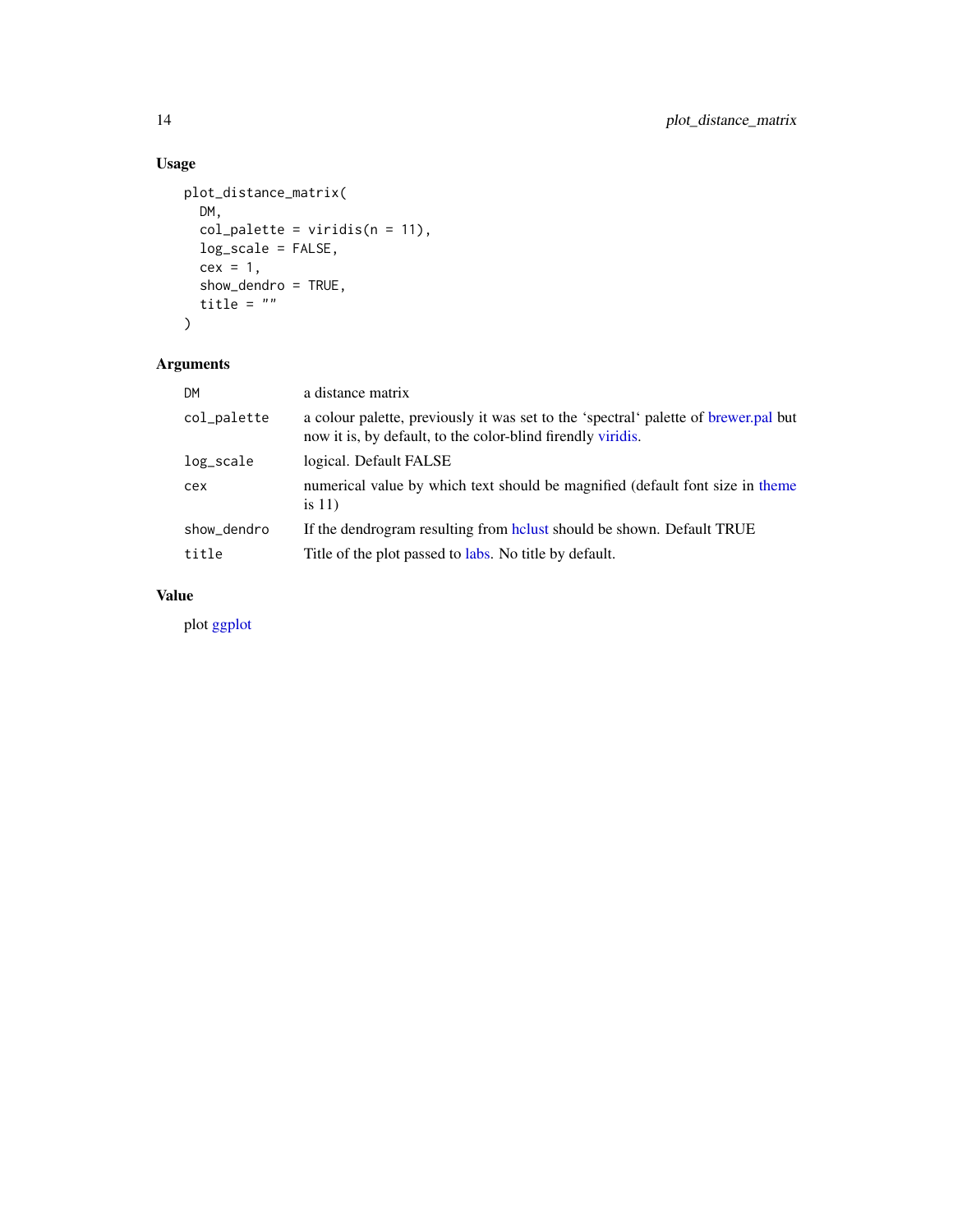# <span id="page-14-0"></span>**Index**

```
∗ Markov-chain
    get_diffusion_probability_matrix,
        \Deltaget_diffusion_probability_matrix_from_T,
        6
∗ diffusion
    get_distance_matrix, 7
    get_distance_matrix_from_T, 9
∗ distance
    get_distance_matrix, 7
    get_distance_matrix_from_T, 9
    get_mean_distance_matrix, 11
    plot_distance_matrix, 13
∗ heatmap
    plot_distance_matrix, 13
∗ matrix;
    plot_distance_matrix, 13
∗ plot;
    plot_distance_matrix, 13
∗ probabilities
    get_diffusion_probability_matrix,
        4
    get_diffusion_probability_matrix_from_T,
        6
∗ transition
    get_diffusion_probability_matrix,
        4
    get_diffusion_probability_matrix_from_T,
        6
brewer.pal, 14
eigen, 12
eigenMapMatMult, 2
eigenMatMult, 3
geom_tile, 13
get_DDM (get_distance_matrix), 7
```
get\_ddm\_from\_eigendec, [3,](#page-2-0) *[12](#page-11-0)*

get\_DDM\_from\_Pi *(*get\_distance\_matrix\_from\_T*)*, [9](#page-8-0) get\_DDM\_from\_T *(*get\_distance\_matrix\_from\_T*)*, [9](#page-8-0) get\_diffu\_Pt *(*get\_diffusion\_probability\_matrix*)*,  $\Delta$ get\_diffu\_Pt\_from\_Pi *(*get\_diffusion\_probability\_matrix\_from\_T*)*, [6](#page-5-0) get\_diffu\_Pt\_from\_T *(*get\_diffusion\_probability\_matrix\_from\_T*)*, [6](#page-5-0) get\_diffusion\_probability\_matrix, [4,](#page-3-0) *[6](#page-5-0)*, *[8](#page-7-0)*, *[10](#page-9-0)*, *[12](#page-11-0)* get\_diffusion\_probability\_matrix\_from\_Pi *(*get\_diffusion\_probability\_matrix\_from\_T*)*, [6](#page-5-0) get\_diffusion\_probability\_matrix\_from\_T, [6,](#page-5-0) *[10](#page-9-0)* get\_distance\_matrix, *[6](#page-5-0)*, [7,](#page-6-0) *[10](#page-9-0)*, *[12](#page-11-0)* get\_distance\_matrix\_from\_Pi *(*get\_distance\_matrix\_from\_T*)*, [9](#page-8-0) get\_distance\_matrix\_from\_T, [9](#page-8-0) get\_laplacian, *[6](#page-5-0)*, [10,](#page-9-0) *[12](#page-11-0)* get\_mean\_distance\_matrix, [11](#page-10-0) get\_spectral\_decomp, *[4](#page-3-0)*, [12](#page-11-0) getDiffusionProbabilityMatrix *(*get\_diffusion\_probability\_matrix*)*,  $\Delta$ getDistanceMatrix *(*get\_distance\_matrix*)*, [7](#page-6-0) getLaplacianMatrix *(*get\_laplacian*)*, [10](#page-9-0) getMeanDistanceMatrix *(*get\_mean\_distance\_matrix*)*, [11](#page-10-0) ggplot, *[13,](#page-12-0) [14](#page-13-0)* hclust, *[14](#page-13-0)* labs, *[13,](#page-12-0) [14](#page-13-0)*